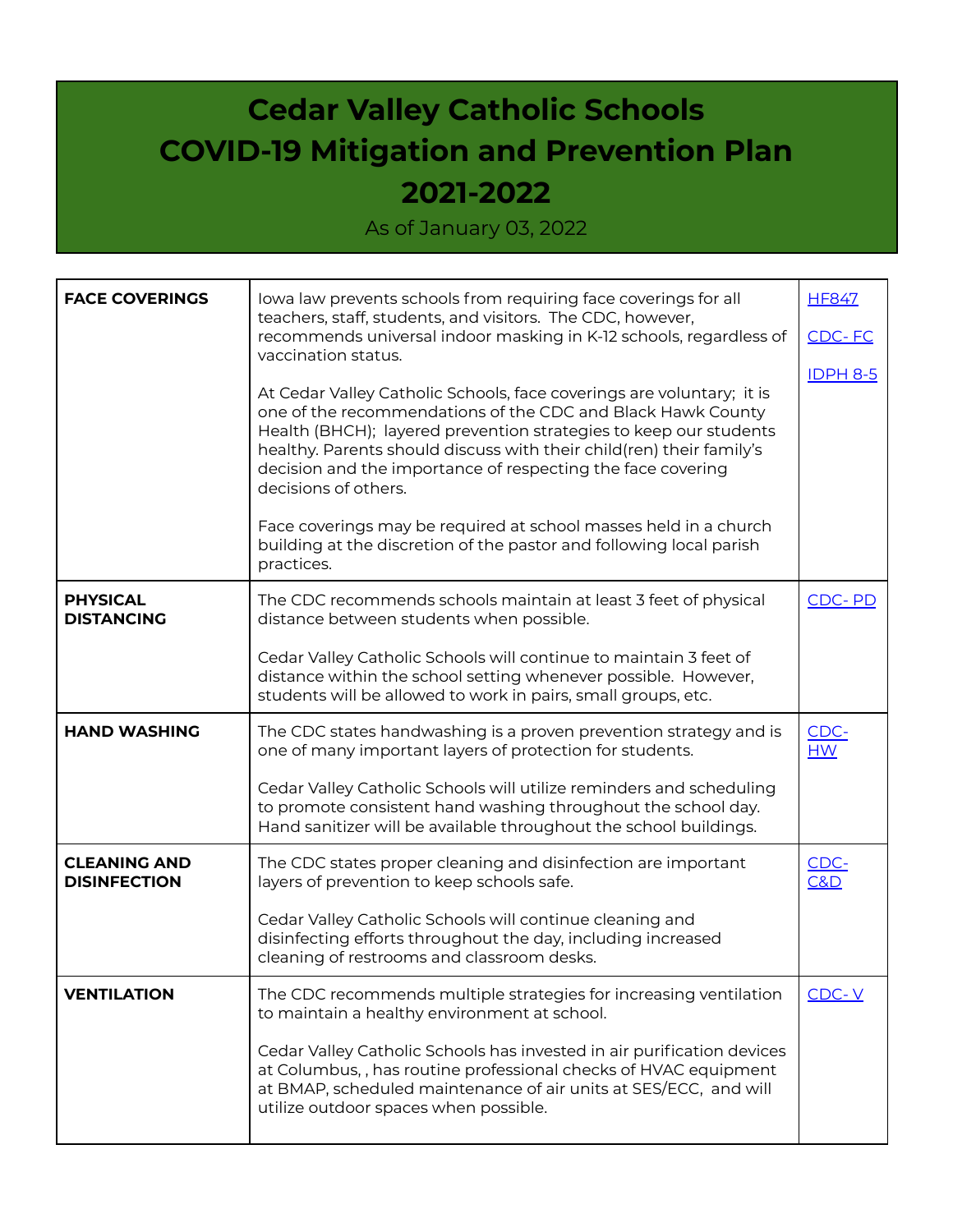| <b>WATER FOUNTAINS</b>                             | Water fountains and bottle fillers will be regularly cleaned and<br>disinfected.                                                                                                                                                                                                                        | CDC-<br>C&D                      |
|----------------------------------------------------|---------------------------------------------------------------------------------------------------------------------------------------------------------------------------------------------------------------------------------------------------------------------------------------------------------|----------------------------------|
|                                                    | Cedar Valley Catholic Schools students are encouraged to bring<br>their own water bottles to increase hydration.                                                                                                                                                                                        |                                  |
| <b>VACCINATIONS</b>                                | The CDC and IDPH encourage all eligible lowans to receive the<br>vaccine.                                                                                                                                                                                                                               | <b>IDPH</b>                      |
|                                                    | Cedar Valley Catholic Schools does not require staff or students to<br>be vaccinated, but encourages all those eligible to give it their fullest<br>consideration.                                                                                                                                      | $CDC -$<br>Vacc                  |
| <b>VOLUNTEERS &amp;</b><br><b>VISITORS</b>         | Volunteers and visitors who have tested positive need to follow<br>isolation requirements and may not come on site for a minimum of<br>10 days.                                                                                                                                                         | CDC-<br>Q&l                      |
|                                                    | Volunteers and visitors of Cedar Valley Catholic Schools who have<br>tested positive will need to follow isolation requirements and not<br>come on site for a minimum of 10 days.                                                                                                                       |                                  |
| <b>COVID TRACKING &amp;</b><br><b>QUARANTINING</b> | IDPH advises exposed children and staff should not be required to<br>stay home, regardless of mask covering usage. When there is a                                                                                                                                                                      | <b>IDPH 8-5</b>                  |
|                                                    | positive case, parents should be given information around exposure<br>to COVID-19 in order to make their own informed decisions<br>regarding risk.                                                                                                                                                      | CDC-CT<br>CDC<br>$12 - 29 - 21$  |
|                                                    | Following IDPH guidance, Cedar Valley Catholic Schools tracks all<br>student illnesses (Influenza, COVID-19, Norovirus, etc) on a daily<br>basis. Cedar Valley Catholic Schools will communicate with the<br>school community and IDPH when more than 10% of our students<br>are absent due to illness. |                                  |
|                                                    | Parents who want their child(ren) to quarantine for 14 days when<br>exposed to a positive case should contact the school office to<br>activate our virtual learning option.                                                                                                                             |                                  |
| <b>ISOLATION</b>                                   | Those testing positive for COVID must be excluded from school for<br>10 days after symptoms start and 24 hours with no fever and<br>improved symptoms OR 10 days after positive test (if no symptoms).                                                                                                  | <b>IDPH-Illn</b><br>ess<br>Chart |
|                                                    | IDPH is not currently issuing isolation and quarantine orders for<br>COVID-19 positive or COVID-19 exposed individuals.                                                                                                                                                                                 | CDC-<br>Sick at<br>School        |
|                                                    | At Cedar Valley Catholic Schools, students and staff must follow the<br>guidelines above after receiving a positive COVID diagnosis.                                                                                                                                                                    | <b>IDPH 8-5</b>                  |
|                                                    |                                                                                                                                                                                                                                                                                                         | CDC<br>$12 - 29 - 21$            |
| <b>STAYING HOME</b><br><b>WHEN ILL</b>             | Students, teachers, and staff should stay home when they have<br>signs of any infectious illness and be referred to their healthcare<br>provider for testing and care.                                                                                                                                  | CDC-<br>0&1                      |
|                                                    | Cedar Valley Catholic Schools asks all parents to stay diligent in<br>keeping students home when ill. School staff will also be asked to<br>stay home with any sign of infectious illness.                                                                                                              |                                  |